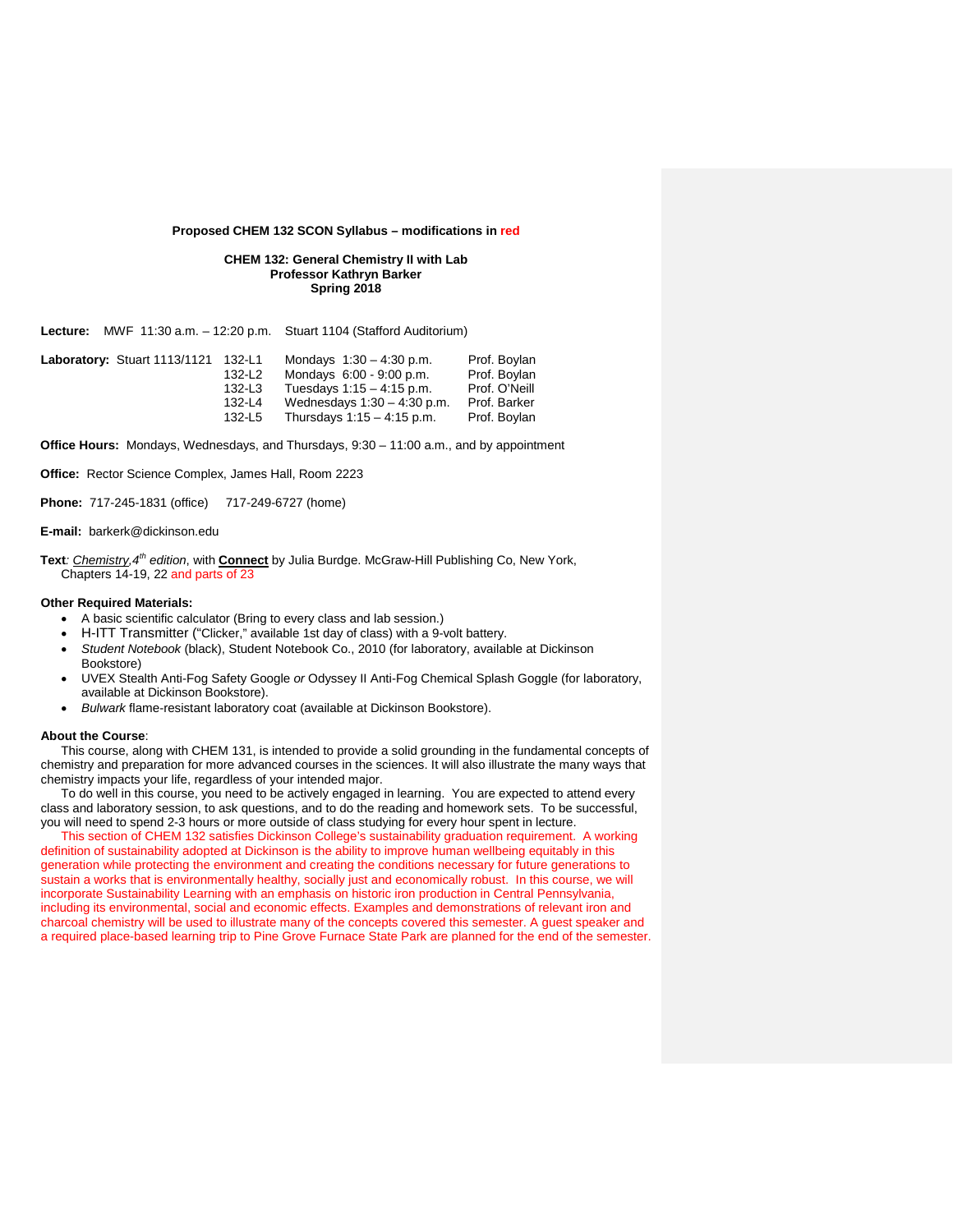# **Learning Objectives:**

- Be able to identify and solve chemical problems (including organizing a math problem).
- Become skilled in problem-solving, critical thinking, and data collection.
- Be able to understand how to present data in graphic form.
- Be able to identify trends in data.
- Be able to understand how to apply concepts and integrate how they relate to each other.
- Be able to communicate results.
- Be able to design, carry out, record and analyze the results of a scientific experiment.
- Consider the sustainability of historic iron production in Central Pennsylvania while studying the relevant chemistry and metallurgy.
- Develop a sense of place by exploring a local iron and charcoal production site.
- Think and write critically about the effects of historic iron production on the environment and on the human condition in past, present, and future generations.

## **Course Information:**

Information for this course will be available on the CHEM 132 Moodle site. Information specific to the laboratory part of the course will be provided by your lab instructor and posted on the separate CHEM 132 Laboratory Moodle site. To Hework problem sets will be posted to our McGraw-Hill **Connect** course website

## **<https://connect.mheducation.com/class/k-barker-spring-2018-mwf-1130>**

where you can register using your purchased **Connect** code.

Once you have registered, you can log in to view the eBook, use the LearnSmart SmartBook, or complete and review your homework assignments. There will be one or two homework sets per chapter. For questions regarding the text and **Connect**, call (800) 331-5094, e-mail or chat at [http://mpss.mhhe.com](http://mpss.mhhe.com/) or visit [http://www.connectstudentsuccess.com.](http://www.connectstudentsuccess.com/)

Exams and quizzes will begin promptly at 11:30 a.m. and only run for the designated time (50 and 10 minutes, respectively). Late arrivals will not be given additional time. Requests for make-up exams or an assignment in lieu of the field trip must be approved and documented or verified by your class dean. There will be no make-up quizzes. Instead of make-up quizzes, the lowest quiz score for each student will be dropped.

H-ITT transmitters will be used to enhance student engagement in the learning process and allow real-time feedback on comprehension for both students and the instructor. Students who use their transmitter to answer at least one "clicker" question will receive a participation point for that day. If you attend but do not bring or use your transmitter, you will not receive a point for that day. To allow for illness and equipment problems, three days may be missed without penalty. Up to 6 additional extra credit points may be awarded for minor assignments and projects.

You are required to attend every laboratory session. Make-up labs will only be allowed if the absence is approved and documented and there is available space in another laboratory section. Students who miss more than one laboratory session will receive a failing grade in the course.

#### **Grading:**

- Three 50-minute semester exams 30% (10% each)
- 
- Final exam
- Sustainability field trip and writing assignment 3%
- Participation/attendance via "Clicker" and projects 5%
- Homework sets 5% (lowest score dropped)
- Laboratory component 25% (see lab Moodle site)

• Seven quizzes 12% (lowest score dropped)

Final grades in this course will not be curved. However, the class average for each exam will be scaled so that it does not fall below 75%. If the class mean is *above* 75% there will be no scaling factor used. Details can be found in *J. Chem. Educ*. **1990***, 67*, 414. Note that departmental policy requires your scaled exam average (3 exams and the final) be ≥60% to receive a passing grade in the course.

**Commented [G1]:** Inserted: -

**Commented [G2]:** Inserted: ,

**Commented [G4]:** Deleted:om **Commented [G3]:** Inserted: To

| Commented [G5]: Inserted: ad                                                                                                      |  |  |  |  |                              |
|-----------------------------------------------------------------------------------------------------------------------------------|--|--|--|--|------------------------------|
| Commented [G6]: Inserted: st                                                                                                      |  |  |  |  |                              |
| Commented [G9]: Deleted:for                                                                                                       |  |  |  |  |                              |
| Commented [G10]: Deleted: li<br>Commented [G11]: Deleted:u<br>Commented [G7]: Inserted: ad<br><b>Commented [G8]:</b> Inserted: st |  |  |  |  |                              |
|                                                                                                                                   |  |  |  |  | Commented [G12]: Deleted: li |
|                                                                                                                                   |  |  |  |  | Commented [G13]: Deleted:u   |

| Commented [G14]: Inserted: H       |
|------------------------------------|
| Commented [G15]: Inserted: .       |
| Commented [G16]: Deleted:,         |
| Commented [G17]: Deleted:h         |
| Commented [G18]: Deleted: in order |
|                                    |